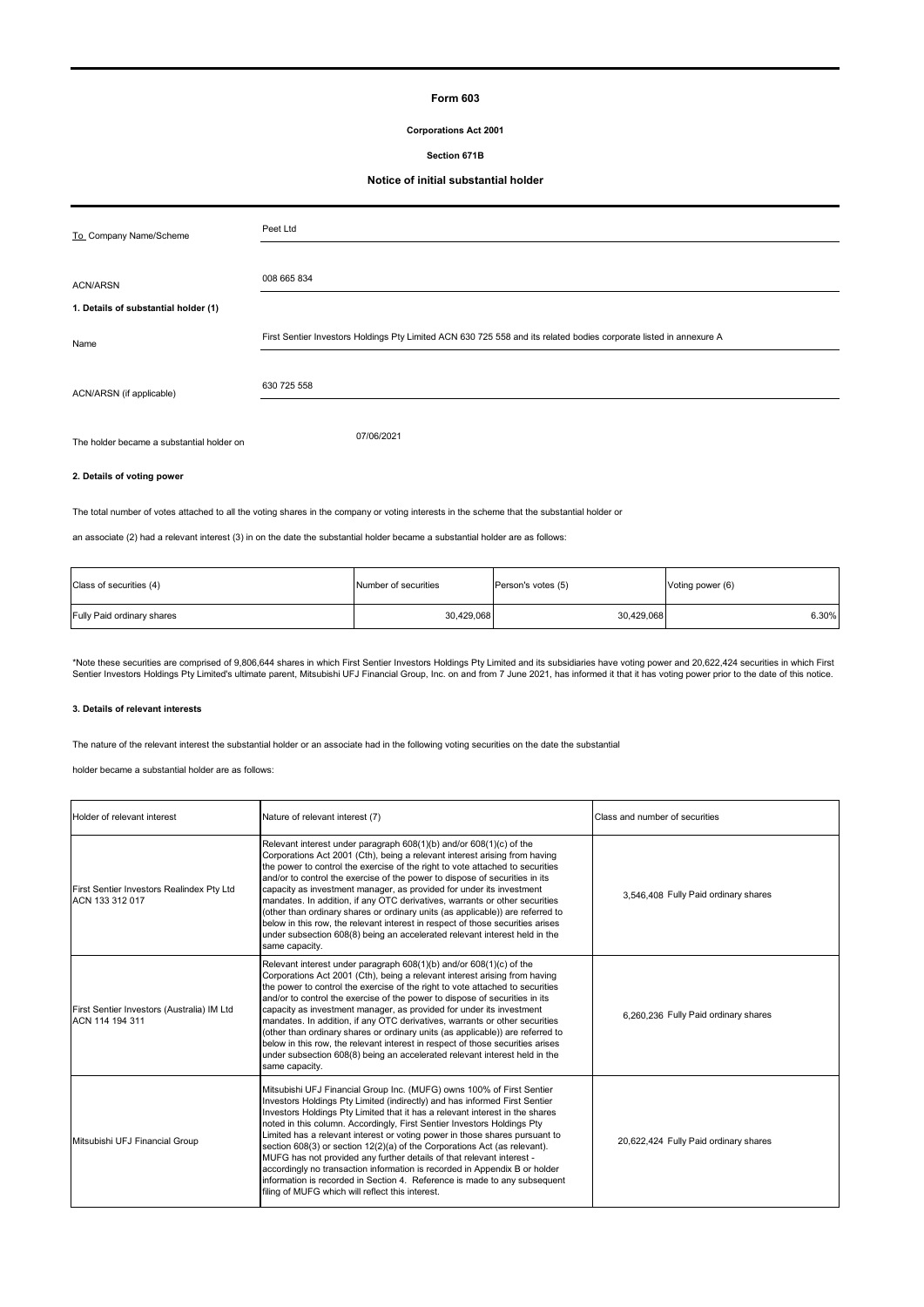## **4. Details of present registered holders**

The persons registered as holders of the securities referred to in paragraph 3 above are as follows:

| Holder of relevant<br>interest                             | Registered holder of<br>securities                  | Person entitled to be<br>registered as holder (8) | Class and number of securities           |
|------------------------------------------------------------|-----------------------------------------------------|---------------------------------------------------|------------------------------------------|
| First Sentier Investors Realindex Pty Ltd ACN 133 312 017  | Citibank N A Hong Kong                              |                                                   | 2,861,738 Fully Paid ordinary            |
| First Sentier Investors Realindex Pty Ltd ACN 133 312 017  | National Custodian Services                         |                                                   | 684,670 Fully Paid ordinary<br>shares    |
| First Sentier Investors (Australia) IM Ltd ACN 114 194 311 | <b>Citicorp Nominees Pty Limited</b><br>(Australia) |                                                   | 6,260,236 Fully Paid ordinary<br>shares  |
| Mitsubishi UFJ Financial Group                             | Mitsubishi UFJ Financial Group                      |                                                   | 20,622,424 Fully Paid ordinary<br>shares |

### **5. Consideration**

The consideration paid for each relevant interest referred to in paragraph 3 above, and acquired in the four months prior to the day that the

substantial holder became a substantial holder is as follows:

| Holder of relevant<br>interest | Date of acquisition | Consideration (9) |          | Class and number of securities |
|--------------------------------|---------------------|-------------------|----------|--------------------------------|
|                                |                     | Cash              | Non-cash |                                |
| See annexure B to this notice  |                     |                   |          |                                |

# **6. Associates**

The reasons the persons named in paragraph 3 above are associates of the substantial holder are as follows:

| Name and ACN/ARSN (if applicable)          | Nature of association                                                                                                        |  |  |
|--------------------------------------------|------------------------------------------------------------------------------------------------------------------------------|--|--|
| First Sentier Investors Realindex Pty Ltd  | A wholly-owned subsidiary, and therefore related body corporate, of First Sentier Investors                                  |  |  |
| ACN 133 312 017                            | <b>Holdings Pty Limited</b>                                                                                                  |  |  |
| First Sentier Investors (Australia) IM Ltd | A wholly-owned subsidiary, and therefore related body corporate, of First Sentier Investors                                  |  |  |
| ACN 114 194 311                            | <b>Holdings Pty Limited</b>                                                                                                  |  |  |
| Mitsubishi UFJ Financial Group             | Each company referred to is an associate of Mitsubishi UFJ Financial Group, Inc. under section<br>12 of the Corporations Act |  |  |

### **7. Addresses**

The addresses of persons named in this form are as follows:

| Name                                                       | Address                                                                                                    |
|------------------------------------------------------------|------------------------------------------------------------------------------------------------------------|
| First Sentier Investors Realindex Pty Ltd ACN 133 312 017  | Level 5, Tower Three International Towers Sydney, 300 Barangaroo Avenue, Barangaroo NSW<br>2000. Australia |
| First Sentier Investors (Australia) IM Ltd ACN 114 194 311 | Level 5, Tower Three International Towers Sydney, 300 Barangaroo Avenue, Barangaroo NSW<br>2000. Australia |
| Mitsubishi UFJ Financial Group                             | 2-7-1, Marunouchi, Chiyoda-ku, Tokyo 100-8330, Japan                                                       |

# **Signature**

print name capacity Rachel Lim

Company Secretary

**sign here** *date* 09/06/2021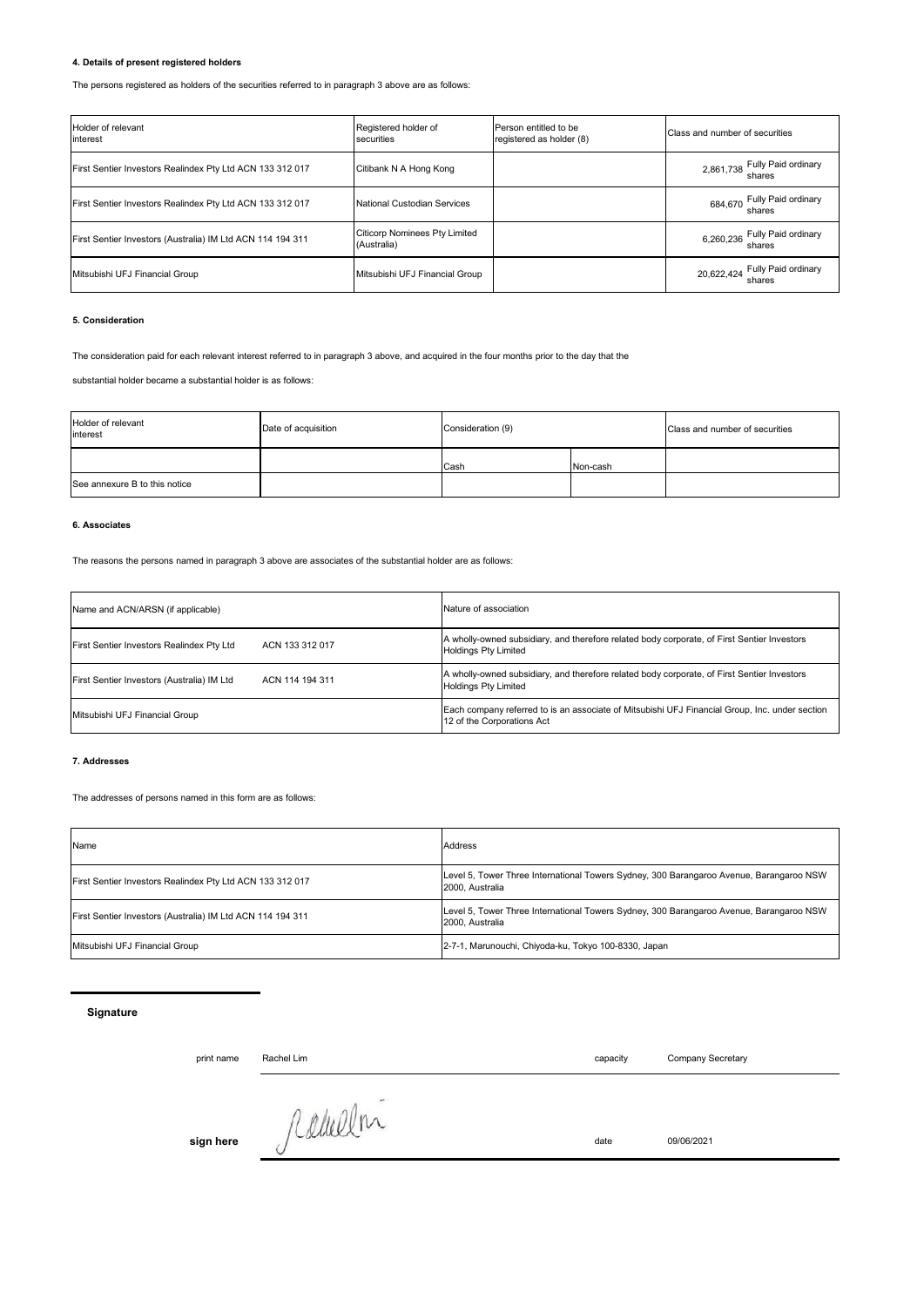#### **Annexure A**

This is Annexure A referred to in Form 603, Notice of initial substantial holder dated 07/06/2021

raulen

Rachel Lim

Company Secretary

Dated the 09/06/2021

#### **SCHEDULE**

First Sentier Investors (Australia) Infrastructure Managers Pty Ltd (ACN 101 384 294) CFSIM (Company No. 00153197) First Sentier Investors (Australia) IM Ltd (ACN 114 194 311) First Sentier Investors (UK) IM Limited (Company No. SC047708) First Sentier Investors (Luxembourg) EDIF II GP S.Á.R.L (Company No. B204413) First Sentier Investors (Malta) Limited (Company Code C41267) First Sentier Investors (Singapore) Holdings Limited (Registration No. 199901706Z) First Sentier Investors Asia Holdings Limited (ACN 054 571 701) SI Holdings Limited (Company No. SC109439) First Sentier Investors (Hong Kong) Limited (CR No. 0206616) First Sentier Investors (Australia) Services Pty Limited (ACN 624 305 595) First Sentier Investors (Ireland) Limited (Company No. 629188) First Sentier Investors (Luxembourg) EDIF I Feeders MC S.A.R.L (Company No. B134314) First Sentier Investors Realindex Pty Ltd (ACN 133 312 017) FSIB LTD (Registration No. 26193) First Sentier Investors Europe Holdings Limited (Company No. 03904310) First Sentier Investors (US) LLC (File Number 546 9442) Mitsubishi UFJ Trust and Banking Corporation (Registration No. 0100-01-008770) First Sentier Investors (Hong Kong) Nominees Limited (CR NO. 0206615) First Sentier Investors (Hong Kong) AMC Limited (CR NO. 0580652) First Sentier Investors (Japan) Limited (Company No. 0104-01-093090) First Sentier Investors (Luxembourg) EDIF I MC S.A.R.L (Company No. B128117) First Sentier Infrastructure Managers (International) Limited (Company No. 298444) First Sentier Investors (Australia) RE Ltd (ACN 006 464 428) First Sentier Investors (Australia) Infrastructure Holdings Ltd (ACN 085 313 926) First Sentier Investors (UK) Services Limited (Company No. 03904320) First Sentier Investors (UK) Funds Limited (Company No. 02294743) First Sentier Investors (Malta) Holdings Limited (Company Code C41260) Mitsubishi UFJ Financial Group, Inc (Registration No. 0100-01-073486) First Sentier Investors (Singapore) (COMPANY NO. 196900420D) First Sentier Investors Strategic Investments Pty Limited (ACN 625 765 399) First Sentier Investors International IM Limited (Company No. SC079063)